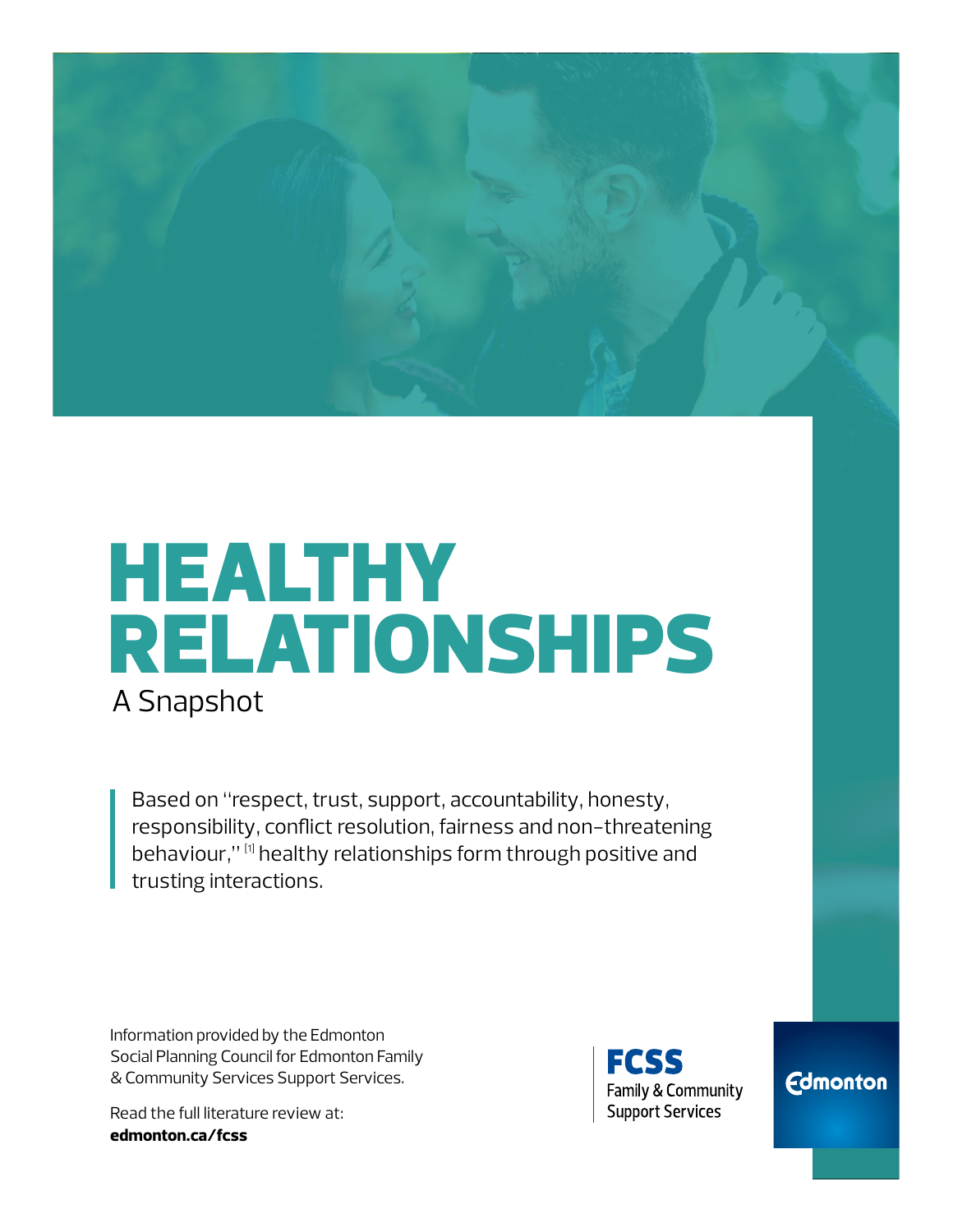**When a person is capable of forming and maintaining healthy relationships, they are better able to build a reliable network of support and feel a sense of belonging—a proven form of protection against negative life experiences. [2]**

## PREVENTING FAMILY VIOLENCE



*Police-reported family violence has increased 13% from 2016 to 2019.[3]* 



*Nearly 67% of family violence survivors are women and girls. [4]* 

*In 2019, 21% of Canadian adults reported having witnessed family violence as a child, which directly linked to higher rates of violent victimization into adulthood. [8]*

Some people deprived of the skills necessary to establish healthy relationships exhibit increased risk of negative and toxic behaviour the most harmful being family violence. Addressing violence means programs and supports can focus on improving skills and behaviours among at-risk populations of either perpetration or victimization.

#### *DID YOU KNOW?*

*Supporting the development of healthy relationship skills at all stages of life generates far-reaching, long-term outcomes for women, children, and families.*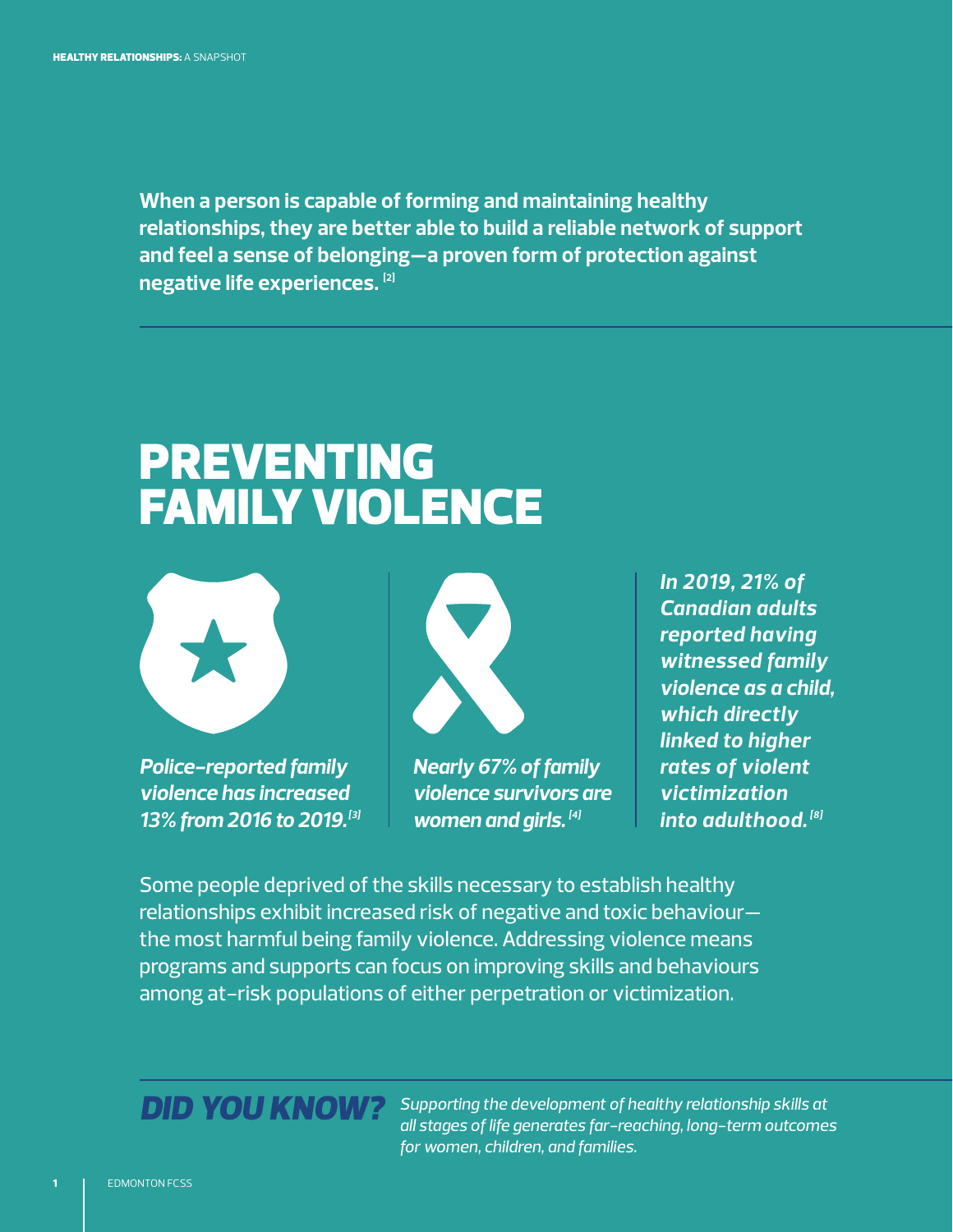#### CHILDREN & YOUTH

Children exposed to family violence can experience long-term emotional, behavioural, physical, social, and educational issues,  $^{[5]}$  as well as higher rates of suicide.  $^{[6]}$  Targeted approaches to address these traumas early in life can improve skills development and strengthen healthy relationships as children engage with more complex life experiences.

Dating and romantic connections during adolescence help establish a lifelong foundation for intimate relationships. Children imitate parents' or caregivers' behaviour; if what they see is unhealthy, children are more likely to encounter interpersonal conflict or react to life stressors with violence or aggression. <sup>[9]</sup> Youth programs can help build skills and mitigate these risks. Research shows that school-based programs result in high engagement rates. Examples include:

- •The Fourth R program
- •The Alberta Healthy Youth Relationships Strategy
- •The Healthy Relationships Plus Program
- •Shift: The Project to End Domestic Violence

#### MEN & BOYS

Investing in men's health is vital to addressing family violence, alongside efforts to challenge gender norms and sexist behaviours. Although there is a lack of programming specific to addressing these social challenges, programs developed for racialized participants have demonstrated success when they uplift culture, ceremony, and coping skills as ways to build individual capacity.

Prevention strategies among young boys can result in positive outcomes surrounding education, substance use, and behaviour later in life. [11] Developing skills at a younger age supports healthy relationships and ultimately, families that thrive.

#### INDIGENOUS WOMEN & GIRLS

### *60% vs 44%*

**Approximately 60% of Indigenous women (aged 15+) have been victims of intimate partner violence compared to 44% of non-Indigenous women. [12]**

Cultural loss through colonial practices has led to an ingrained sense of exclusion and separation. <sup>[12, 13]</sup> Building healthy relationships requires addressing historical trauma and social marginalization. Family violence prevention measures must integrate strategies that engage youth with cultural awareness and traditional knowledge, discussions around healthy relationships, and awareness of community-based supports and services. [15] This helps strengthen resiliency and inclusion.

#### *DID YOU KNOW?*

*Peer mentoring is one of the most effective ways to engage youth and promote healthy relationship skills. [10, 11]* 

#### Alberta has had the



number of cases of missing and murdered Indigenous women and girls in Canada (behind only British Columbia). [14]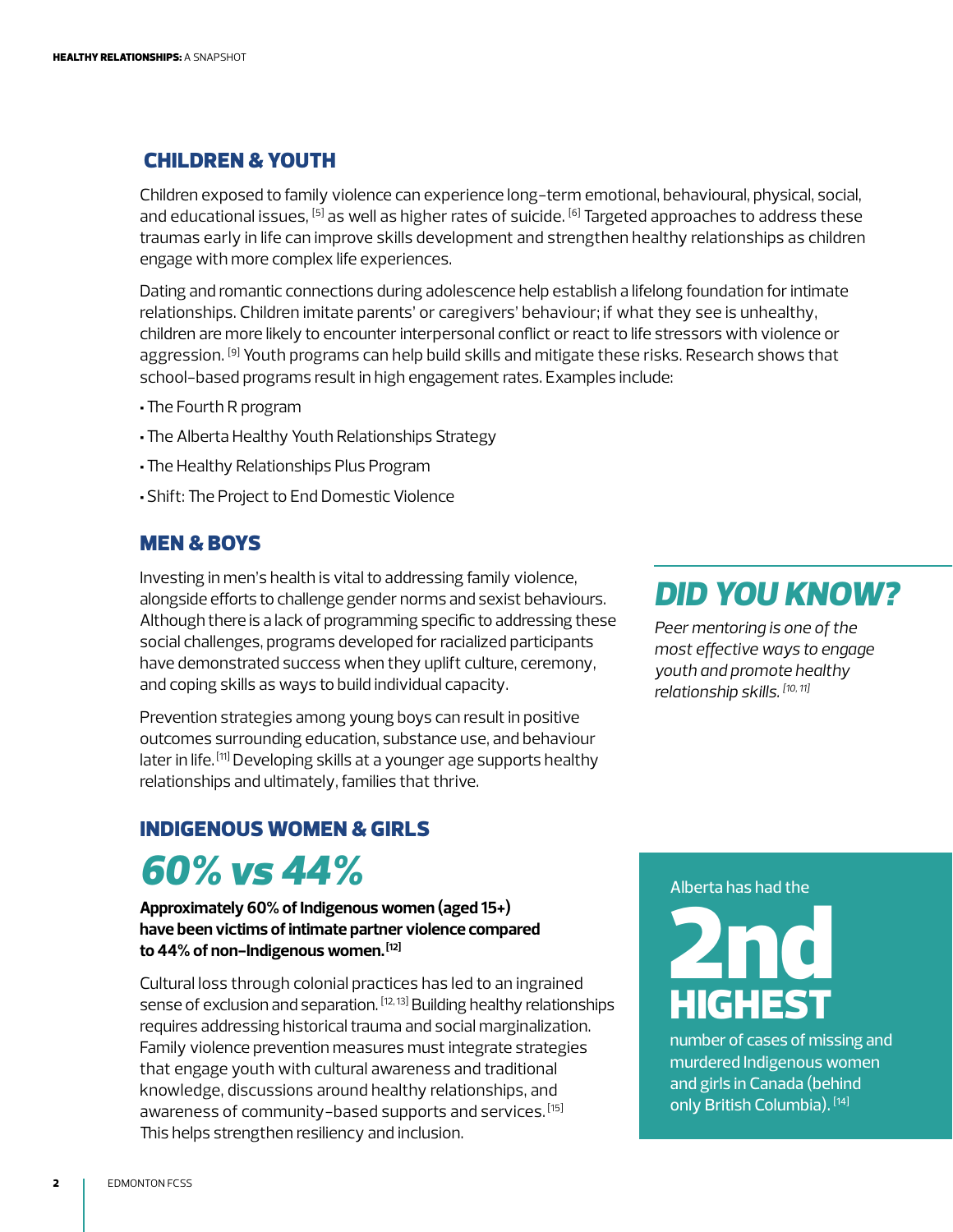## SENIOR ABUSE PREVENTION

Senior abuse can take the form of physical, sexual, financial, emotional abuse, and neglect. Perpetrators can be family, friends, institutions, or even strangers. Older adults who feel isolated are more likely to be victimized (including ethnocultural, newcomer, LGBTQ2S+, or Indigenous seniors). This isolation often results from language barriers, illness, discrimination, limited access to supports and accommodations, or poverty. [16]

### BUILDING RESILIENCE AND IMPROVING INCLUSION

through targeted programming can reduce risks of isolation and vulnerability.

- Family violence against older adults has increased since 2015. [3]
- •The senior population in Canada is rapidly growing, which means the prevalence of abuse will likely continue to increase.
- In 2019, ⅓ of all police-reported incidents of senior abuse in Canada were committed by a family member.<sup>[3]</sup>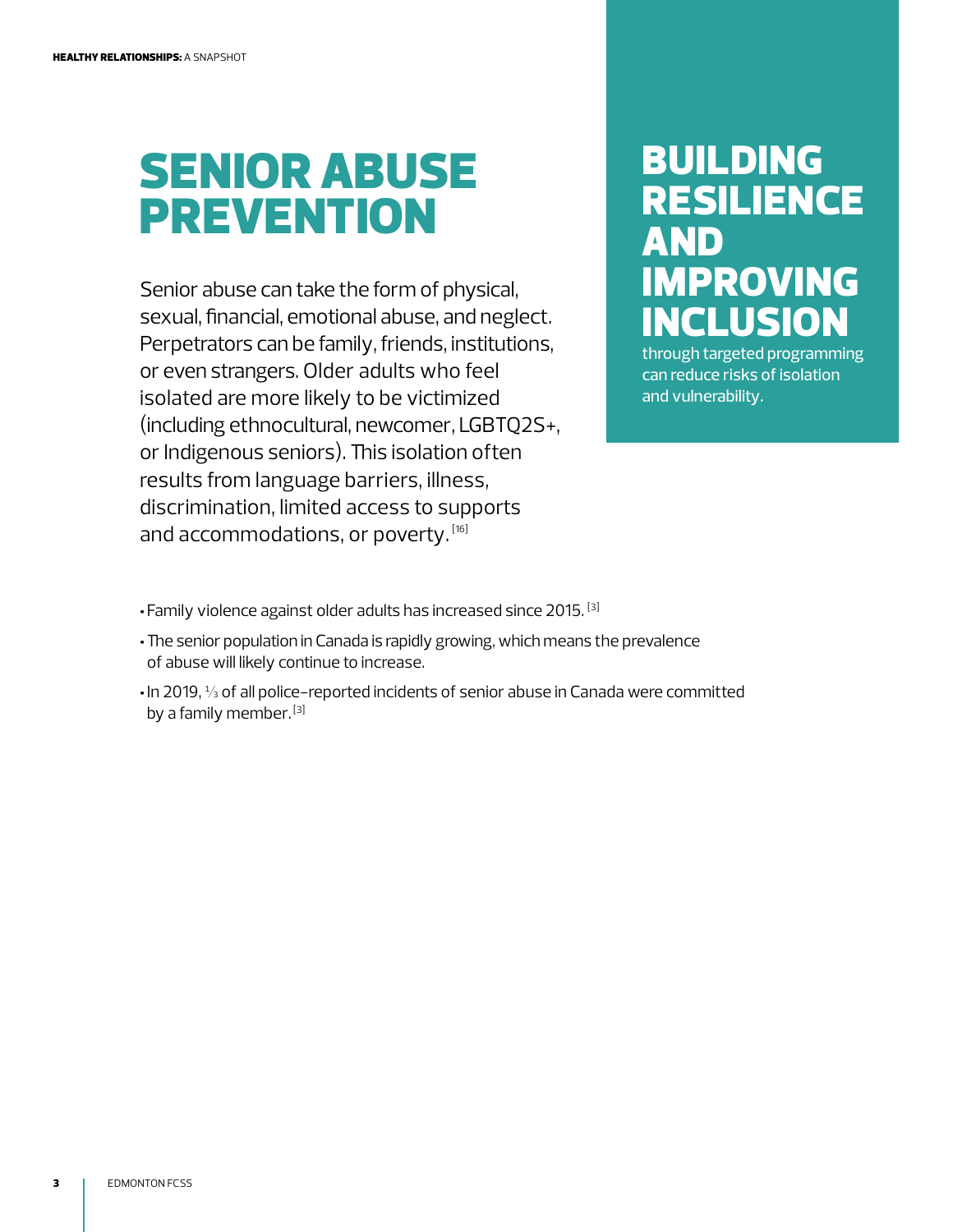## COVID-19

- The pandemic exacerbated circumstances for women and children at risk of victimization.
- In 2020, domestic violence related calls to Edmonton police rose 16%. [18]

In the first 6 months of the pandemic, domestic violence shelters admitted



Though shelter numbers were lower than in 2019, this is likely because stay-at-home measures prevented women from safely leaving abusive situations, or because shelters had to reduce intake numbers to comply with public health measures. [19] Children and youth were more likely to witness violence in the household being at home, while losing opportunities to develop relationships with teachers, mentors, coaches, and community members—the adults who typically recognize signs of family violence. [3] These adults may also act as supports against environmental stress and encourage and support the development of stable, healthy relationships, a form of protection for younger generations. [17]

### *FIRST STEPS*

*Ensuring there are expansive supports and programs to help people as they emerge from the pandemic is vital. Healthy relationship programming can positively impact behaviours and habits as communities adjust to a post-pandemic era.*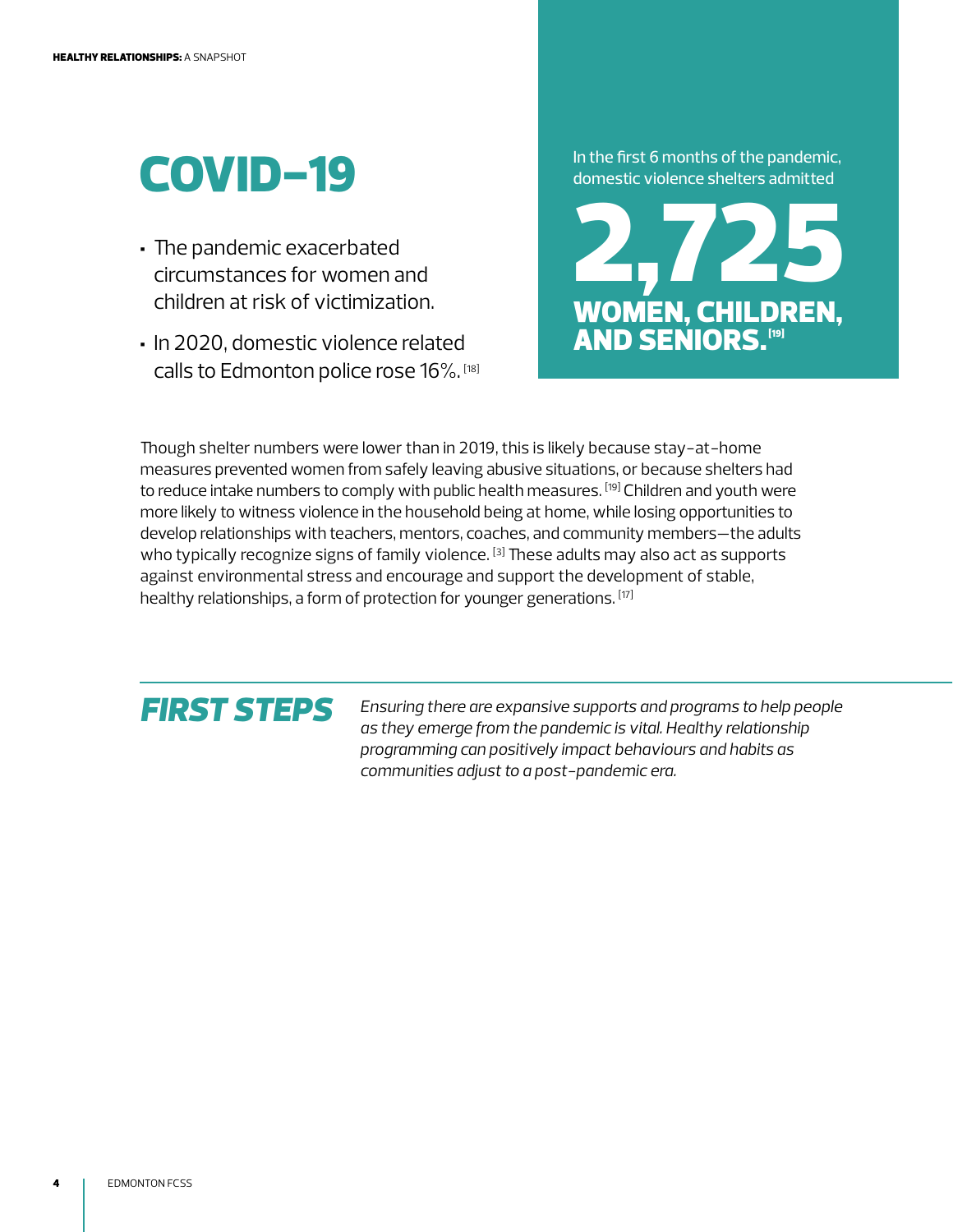#### SOURCES

- [1] Government of Alberta. (2019). *[Healthy](https://open.alberta.ca/publications/fact-sheet-what-is-a-healthy-relationship)  [relationships](https://open.alberta.ca/publications/fact-sheet-what-is-a-healthy-relationship)* (Fact sheet).
- [2] McDonald, S., Edwards, S., Hetherington, E., Racine, N., Mueller, M., McArthur, B. A., Madigan, S., Dewey, D., Geisbrecht, G., Letourneau, N., Tough, S. (2020). *[Experiences of Albertan families with](https://prism.ucalgary.ca/handle/1880/113131)  [children during the COVID-19 pandemic:](https://prism.ucalgary.ca/handle/1880/113131)  [Descriptive report](https://prism.ucalgary.ca/handle/1880/113131)*. University of Calgary.
- [3] Conroy, S. (2021). *[Family violence in](https://www150.statcan.gc.ca/n1/pub/85-002-x/2021001/article/00001-eng.htm)  [Canada: A statistical profile, 2019](https://www150.statcan.gc.ca/n1/pub/85-002-x/2021001/article/00001-eng.htm)*. Statistics Canada.
- [4] Public Health Agency of Canada. (2018). *[Family violence: How big is the problem](https://www.canada.ca/en/public-health/services/health-promotion/stop-family-violence/problem-canada.html)  [in Canada?](https://www.canada.ca/en/public-health/services/health-promotion/stop-family-violence/problem-canada.html)* Government of Canada.
- [5] McTavish, J. R., MacGregor, J. C. D., Wathen, C. N., & MacMillan, H. L. (2016). [Children's](https://doi.org/10.1080/09540261.2016.1205001)  [exposure to intimate partner violence:](https://doi.org/10.1080/09540261.2016.1205001)  [An overview.](https://doi.org/10.1080/09540261.2016.1205001) *International Review of Psychiatry, 28*(5), 504–518.
- [6] Fuller-Thomson, E., Baker, T., & Brennenstuhl, S. (2012). [Evidence](https://doi.org/10.1111/j.1943-278X.2012.00089.x)  [supporting an independent association](https://doi.org/10.1111/j.1943-278X.2012.00089.x)  [between childhood physical abuse and](https://doi.org/10.1111/j.1943-278X.2012.00089.x)  [lifetime suicidal ideation](https://doi.org/10.1111/j.1943-278X.2012.00089.x). *Suicide and Life-Threatening Behavior, 42*(3), 279–291.
- [7] Public Health Agency of Canada. (2006). *[The effects of domestic violence on](https://www.canada.ca/en/public-health/services/health-promotion/stop-family-violence/publications/effects-domestic-violence-children-hurt.html)  [children – Where does it hurt?](https://www.canada.ca/en/public-health/services/health-promotion/stop-family-violence/publications/effects-domestic-violence-children-hurt.html)* Government of Canada.
- [8] Cotter, A. (2021). *[Criminal victimization](https://www150.statcan.gc.ca/n1/pub/85-002-x/2021001/article/00014-eng.htm)  [in Canada, 2019](https://www150.statcan.gc.ca/n1/pub/85-002-x/2021001/article/00014-eng.htm)*. Statistics Canada.
- [9] Laporte, L., Jiang, D., Pepler, D., & Chamberland, C. (2011). [The relationship](https://doi.org/10.1177/0044118X09336631)  [between adolescents' experience of family](https://doi.org/10.1177/0044118X09336631)  [violence and dating violence.](https://doi.org/10.1177/0044118X09336631) *Youth & Society, 43*(1), 3–27.
- [10] Hansen, B., Wells, L., & Claussen, C. (2021). [Engaging men across the violence](https://doi.org/10.18060/24458)  [prevention continuum: An exploratory](https://doi.org/10.18060/24458)  [study](https://doi.org/10.18060/24458). *Advances in Social Work 21*(1), 199–216.
- [11] Crooks, C. V., Chiodo, D., Thomas, D., & Hughes, R. (2010). [Strengths-based](https://doi.org/10.1007/s11469-009-9242-0)  [programming for First Nations youth in](https://doi.org/10.1007/s11469-009-9242-0)  [schools: Building engagement through](https://doi.org/10.1007/s11469-009-9242-0)  [healthy relationships and leadership](https://doi.org/10.1007/s11469-009-9242-0)  [skills.](https://doi.org/10.1007/s11469-009-9242-0) *International Journal of Mental Health and Addiction 8*, 160–173.
- [12] Heidinger, L. (2021). *[Intimate partner](https://www150.statcan.gc.ca/n1/pub/85-002-x/2021001/article/00007-eng.htm)  [violence: Experiences of First Nations,](https://www150.statcan.gc.ca/n1/pub/85-002-x/2021001/article/00007-eng.htm)  [Métis and Inuit women in Canada, 2018](https://www150.statcan.gc.ca/n1/pub/85-002-x/2021001/article/00007-eng.htm)*. Statistics Canada.
- [13] National Inquiry into Missing and Murdered Indigenous Women and Girls. (2019). *[Reclaiming power and place: The final](https://www.mmiwg-ffada.ca/wp-content/uploads/2019/06/Final_Report_Vol_1a-1.pdf)  [report of the national inquiry into missing](https://www.mmiwg-ffada.ca/wp-content/uploads/2019/06/Final_Report_Vol_1a-1.pdf)  [and murdered Indigenous women and girls](https://www.mmiwg-ffada.ca/wp-content/uploads/2019/06/Final_Report_Vol_1a-1.pdf)*. Volume 1a.